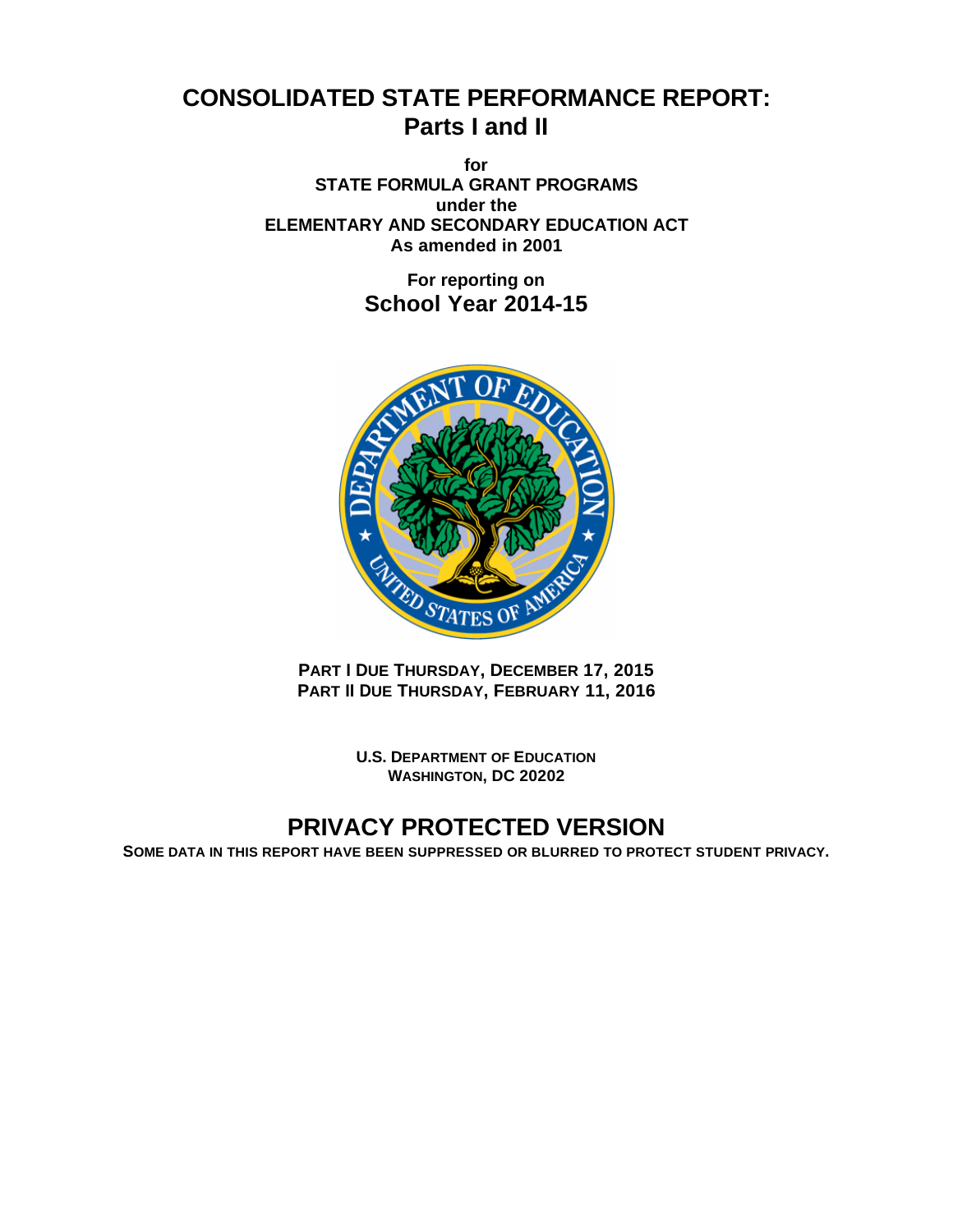# OMB NO. 1810-0724 Page 61

# **1.9 EDUCATION FOR HOMELESS CHILDREN AND YOUTHS PROGRAM**

This section collects data on homeless children and youth and the McKinney-Vento grant program.

In the table below, provide the following information about the number of LEAs in the State who reported data on homeless children and youth and the McKinney-Vento program. The totals will be automatically calculated.

| -EAs                                                          |        | # LEAs Reporting Data |
|---------------------------------------------------------------|--------|-----------------------|
| LEAs without subgrants                                        | '1.094 | 1.094                 |
| LEAs with subgrants                                           | 128    | 128                   |
| Total                                                         | .222   | .222                  |
| <b>Comments:</b> The response is limited to 4,000 characters. |        |                       |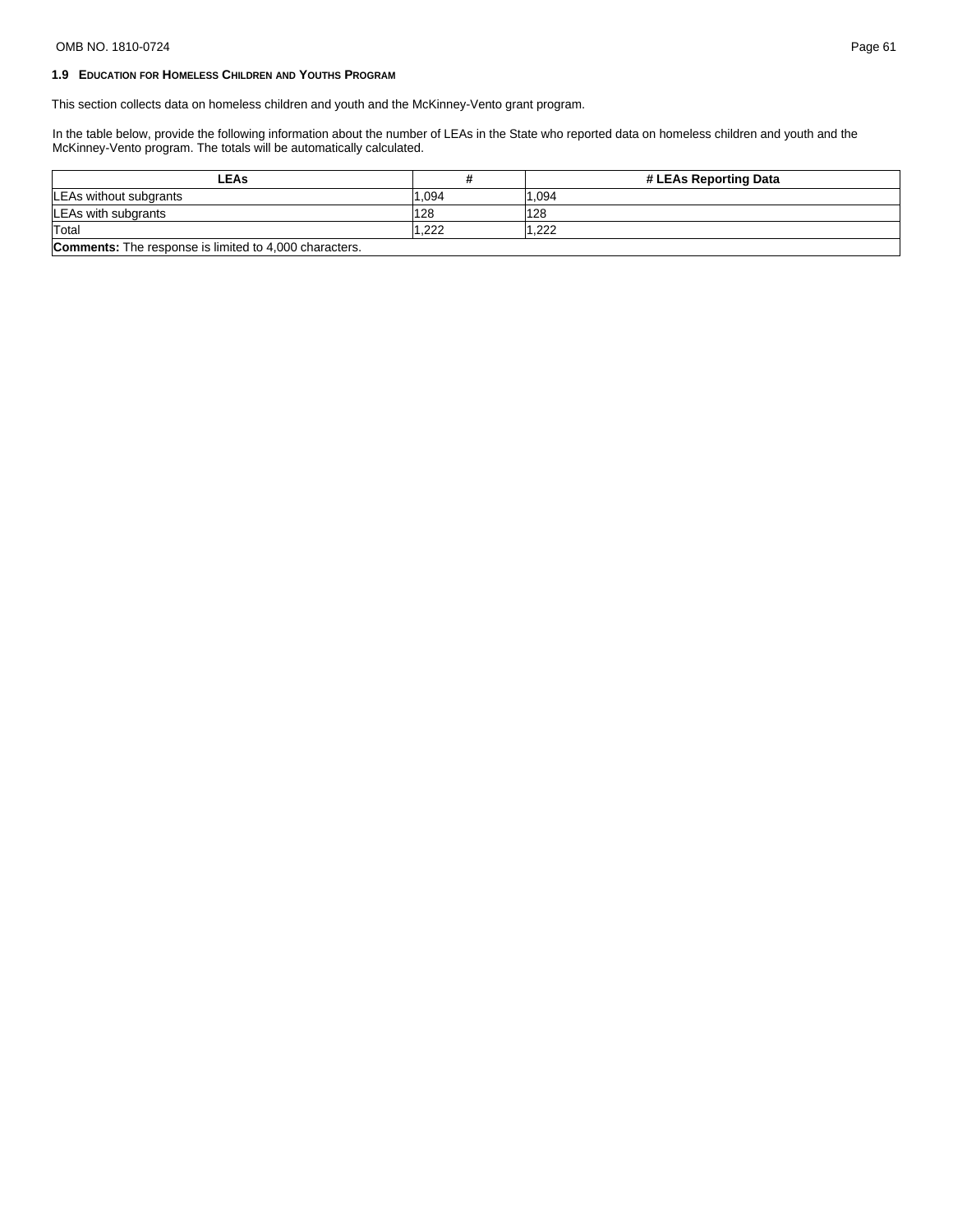#### OMB NO. 1810-0724 Page 62

# **1.9.1 All LEAs (with and without McKinney-Vento subgrants)**

The following questions collect data on homeless children and youth in the State.

#### **1.9.1.1 Homeless Children And Youth**

In the table below, provide the number of homeless children and youth by grade level enrolled in public school at any time during the regular school year. The totals will be automatically calculated:

|                      | # of Homeless Children/Youth Enrolled in Public School in     | # of Homeless Children/Youth Enrolled in Public School |
|----------------------|---------------------------------------------------------------|--------------------------------------------------------|
| Age/Grade            | <b>LEAs Without Subgrants</b>                                 | in LEAs With Subgrants                                 |
| Age 3 through 5 (not |                                                               |                                                        |
| Kindergarten)        | 3,187                                                         | 4,982                                                  |
| Κ                    | 4,228                                                         | 6,285                                                  |
| 1                    | 4,101                                                         | 6,210                                                  |
| 2                    | 3,796                                                         | 5,779                                                  |
| 3                    | 3,460                                                         | 5,331                                                  |
| 4                    | 3,310                                                         | 5.059                                                  |
| 5                    | 3,169                                                         | 4,708                                                  |
| 6                    | 2,943                                                         | 4,745                                                  |
| 7                    | 2,906                                                         | 4,451                                                  |
| 8                    | 2,978                                                         | 4,442                                                  |
| 9                    | 3,315                                                         | 5,493                                                  |
| 10                   | 2,312                                                         | 3,724                                                  |
| 11                   | 2,100                                                         | 3,333                                                  |
| 12                   | 2,754                                                         | 3,962                                                  |
| Ungraded             |                                                               |                                                        |
| Total                | 44,559                                                        | 68,504                                                 |
|                      | <b>Comments:</b> The response is limited to 4,000 characters. |                                                        |

# **1.9.1.2 Primary Nighttime Residence of Homeless Children and Youth**

In the table below, provide the number of homeless children and youth by primary nighttime residence enrolled in public school at any time during the regular school year. The primary nighttime residence should be the student's nighttime residence when he/she was identified as homeless. The totals will be automatically calculated.

|                                                               | # of Homeless Children/Youth - LEAs | # of Homeless Children/Youth - LEAs |
|---------------------------------------------------------------|-------------------------------------|-------------------------------------|
| <b>Primary Nighttime Residence</b>                            | <b>Without Subgrants</b>            | <b>With Subgrants</b>               |
| Shelters, transitional housing, awaiting foster care          | 4.507                               | 7.567                               |
| Doubled-up (e.g., living with another family)                 | 35.461                              | 54.155                              |
| Unsheltered (e.g., cars, parks, campgrounds, temporary        |                                     |                                     |
| trailer, or abandoned buildings)                              | .444                                | 2.419                               |
| Hotels/Motels                                                 | 3.147                               | 4.363                               |
| Total                                                         | 44,559                              | 68.504                              |
| <b>Comments:</b> The response is limited to 4,000 characters. |                                     |                                     |

#### **1.9.1.3 Subgroups of Homeless Students Enrolled**

In the table below, please provide the following information about the homeless students enrolled during the regular school year.

|                                                               | # Homeless Children/Youth - LEAs Without | # of Homeless Children/Youth - LEAs With |  |  |  |
|---------------------------------------------------------------|------------------------------------------|------------------------------------------|--|--|--|
| <b>Special Population</b>                                     | <b>Subgrants</b>                         | <b>Subgrants</b>                         |  |  |  |
| Unaccompanied homeless youth                                  | 2.513                                    | 9.591                                    |  |  |  |
| Migratory children/youth                                      | 656                                      | 741                                      |  |  |  |
| Children with disabilities (IDEA)                             | 5.322                                    | 8.179                                    |  |  |  |
| <b>Limited English Proficient (LEP)</b>                       |                                          |                                          |  |  |  |
| students                                                      | 6.130                                    | 11,246                                   |  |  |  |
| <b>Comments:</b> The response is limited to 4,000 characters. |                                          |                                          |  |  |  |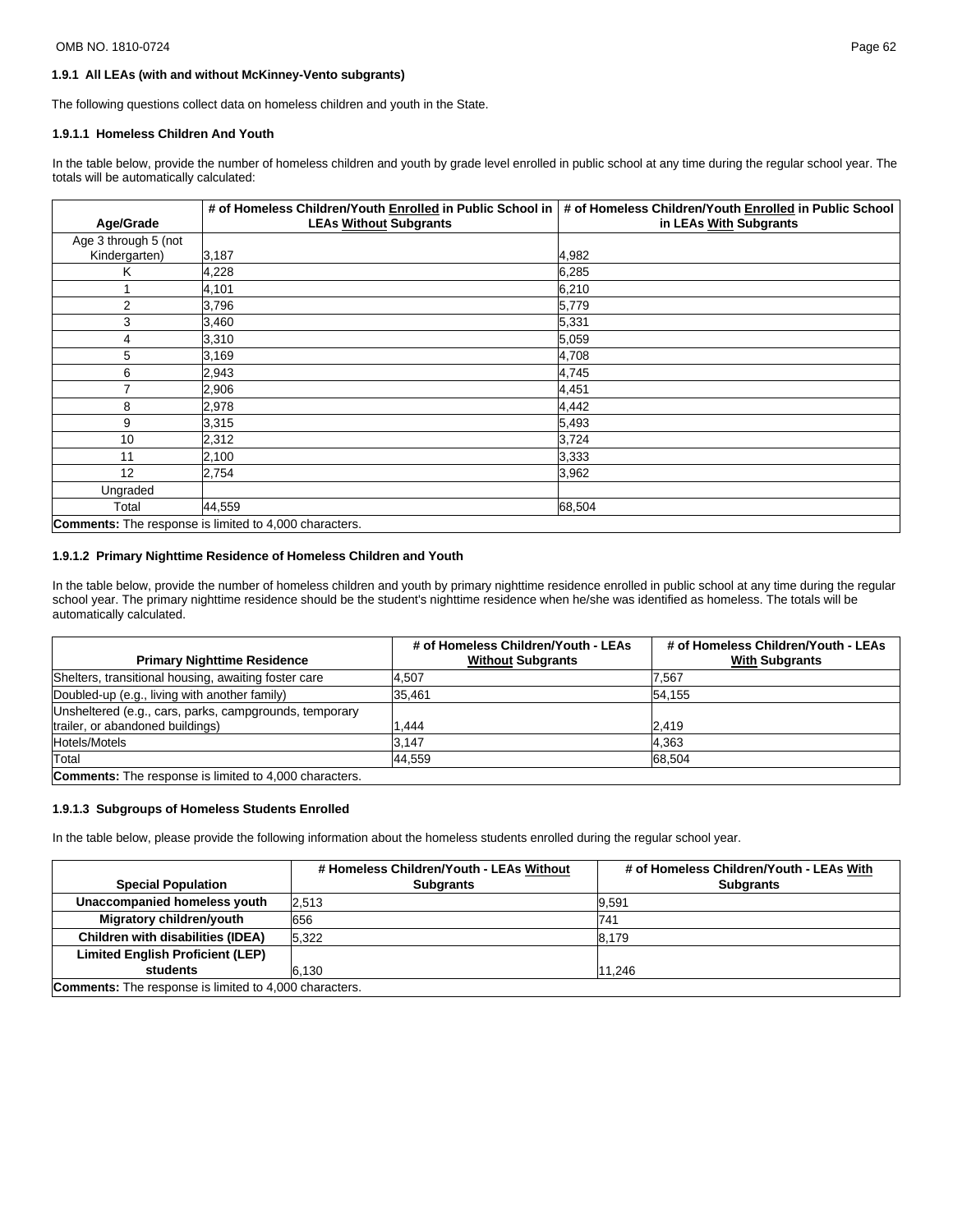# **1.9.2 LEAs with McKinney-Vento Subgrants**

The following sections collect data on LEAs with McKinney-Vento subgrants.

# **1.9.2.1 Homeless Children and Youth Served by McKinney-Vento Subgrants**

In the table below, provide the number of homeless children and youth by grade level who were served by McKinney-Vento subgrants during the regular school year. The total will be automatically calculated.

| Age/Grade                                                     | # Homeless Children/Youth Served by Subgrants |
|---------------------------------------------------------------|-----------------------------------------------|
| Age Birth Through 2                                           | 0                                             |
| Age 3 through 5 (not Kindergarten)                            | 4,982                                         |
| Κ                                                             | 6,285                                         |
|                                                               | 6,210                                         |
| 2                                                             | 5,779                                         |
| 3                                                             | 5,331                                         |
| 4                                                             | 5,059                                         |
| 5                                                             | 4,708                                         |
| 6                                                             | 4,745                                         |
|                                                               | 4,451                                         |
| 8                                                             | 4,442                                         |
| 9                                                             | 5,493                                         |
| 10                                                            | 3,724                                         |
| 11                                                            | 3,333                                         |
| 12                                                            | 3,962                                         |
| Ungraded                                                      |                                               |
| Total                                                         | 68,504                                        |
| <b>Comments:</b> The response is limited to 4,000 characters. |                                               |

# **1.9.2.2 Subgroups of Homeless Students Served**

In the table below, please provide the following information about the homeless students served during the regular school year.

| Subgroup                                                      | # Homeless Students Served |
|---------------------------------------------------------------|----------------------------|
| Unaccompanied homeless youth                                  | 9.591                      |
| Migratory children/youth                                      | 741                        |
| Children with disabilities (IDEA)                             | 8.179                      |
| Limited English Proficient (LEP) students                     | 11.246                     |
| <b>Comments:</b> The response is limited to 4,000 characters. |                            |